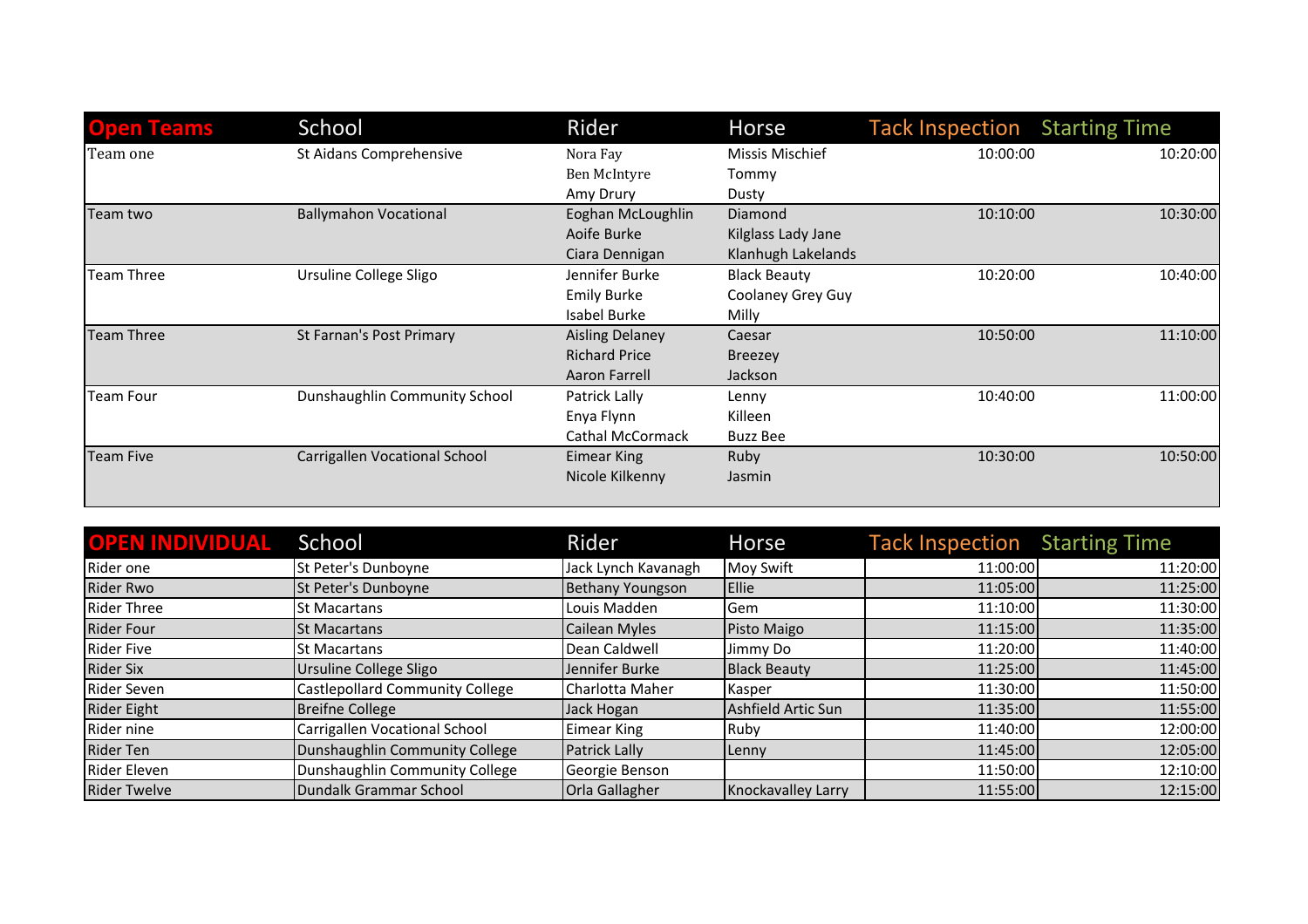| <b>NOVICE TEAMS</b> | School                            | Rider                       | <b>Horse</b>              | <b>Tack Inspection Starting Time</b> |          |
|---------------------|-----------------------------------|-----------------------------|---------------------------|--------------------------------------|----------|
| Team One            | <b>St Macartans</b>               | Louis Madden                | Gem                       | 12:00:00                             | 12:20:00 |
|                     |                                   | Cailean Myles               | Pisto Maigo               |                                      |          |
|                     |                                   | Dean Caldwell               | Jimmy Do                  |                                      |          |
| Team Two            | St Aidans Comprehensive           | Nora Fay                    | <b>Missis Mischief</b>    | 12:10:00                             | 12:30:00 |
|                     |                                   | Amy Drury                   | Douragh Dusty             |                                      |          |
|                     |                                   | Ben McIntyre                | Tommy                     |                                      |          |
| Team three          | <b>Ballymahon Vocational</b>      | Thomas Whyte                | Moyrath Alice             | 12:20:00                             | 12:40:00 |
|                     |                                   | James Whyte                 | <b>Maninard Able</b>      |                                      |          |
|                     |                                   | Edel Whyte                  | <b>Blessington Pride</b>  |                                      |          |
| <b>Team Four</b>    | <b>Ballymahon Vocational</b>      | <b>Llanw Dawson Stanley</b> | Perriwinkle               | 12:30:00                             | 12:50:00 |
|                     |                                   | Molly Kiernan               | Bell                      |                                      |          |
|                     |                                   | Eve Foster                  | Aughnawearagh Tommy       |                                      |          |
| <b>Team Five</b>    | <b>Ursuline College</b>           | Kate Anderson               | Killian Boy               | 12:40:00                             | 13:00:00 |
|                     |                                   | Keeva McDermot              | Kilglass Jimmy            |                                      |          |
|                     |                                   | Isabel Burke                | Millie                    |                                      |          |
| <b>Team Six</b>     | O Carolan College                 | Hannah Hoey                 | <b>Stitches</b>           | 12:50:00                             | 13:10:00 |
|                     |                                   | <b>Edwina Olwill</b>        | Lucy                      |                                      |          |
|                     |                                   | Zoe Gillen                  | Thomas                    |                                      |          |
| <b>Team Seven</b>   | Loreto College Cavan              | Nicole Kilkenny             | Jasmin                    | 13:00:00                             | 13:20:00 |
|                     |                                   | Orla Henry                  | Loughville Ranger         |                                      |          |
|                     |                                   | Freda Dolan                 | Slowey                    |                                      |          |
| <b>Team Eight</b>   | Mercy Secondary School Ballymahon | <b>Kevin Manning</b>        | Mac                       | 13:10:00                             | 13:30:00 |
|                     |                                   | <b>Tanya Farrell</b>        | Mosstown Olympia          |                                      |          |
|                     |                                   | Sarah Farrell               | <b>Willy Jump</b>         |                                      |          |
| <b>Team Nine</b>    | Dunshaughlin Community College    | Sophie O Connor             | TJ                        | 13:20:00                             | 13:40:00 |
|                     |                                   | Emma Murray                 | Star                      |                                      |          |
|                     |                                   | Sadhbh Morley               | King                      |                                      |          |
| <b>Team Ten</b>     | <b>Carrick Community School</b>   | Naoise Bird                 | <b>Corrgullion Tinker</b> | 13:30:00                             | 13:50:00 |
|                     |                                   | <b>Grainne Gibbons</b>      | Alegro                    |                                      |          |
|                     |                                   | <b>Ben Garland</b>          | Marley                    |                                      |          |
| <b>Team Eleven</b>  | <b>Carrick Community School</b>   | Hannah Bird                 | Mars                      | 13:40:00                             | 14:00:00 |
|                     |                                   | Roisin McGrenaghan          | Champ                     |                                      |          |